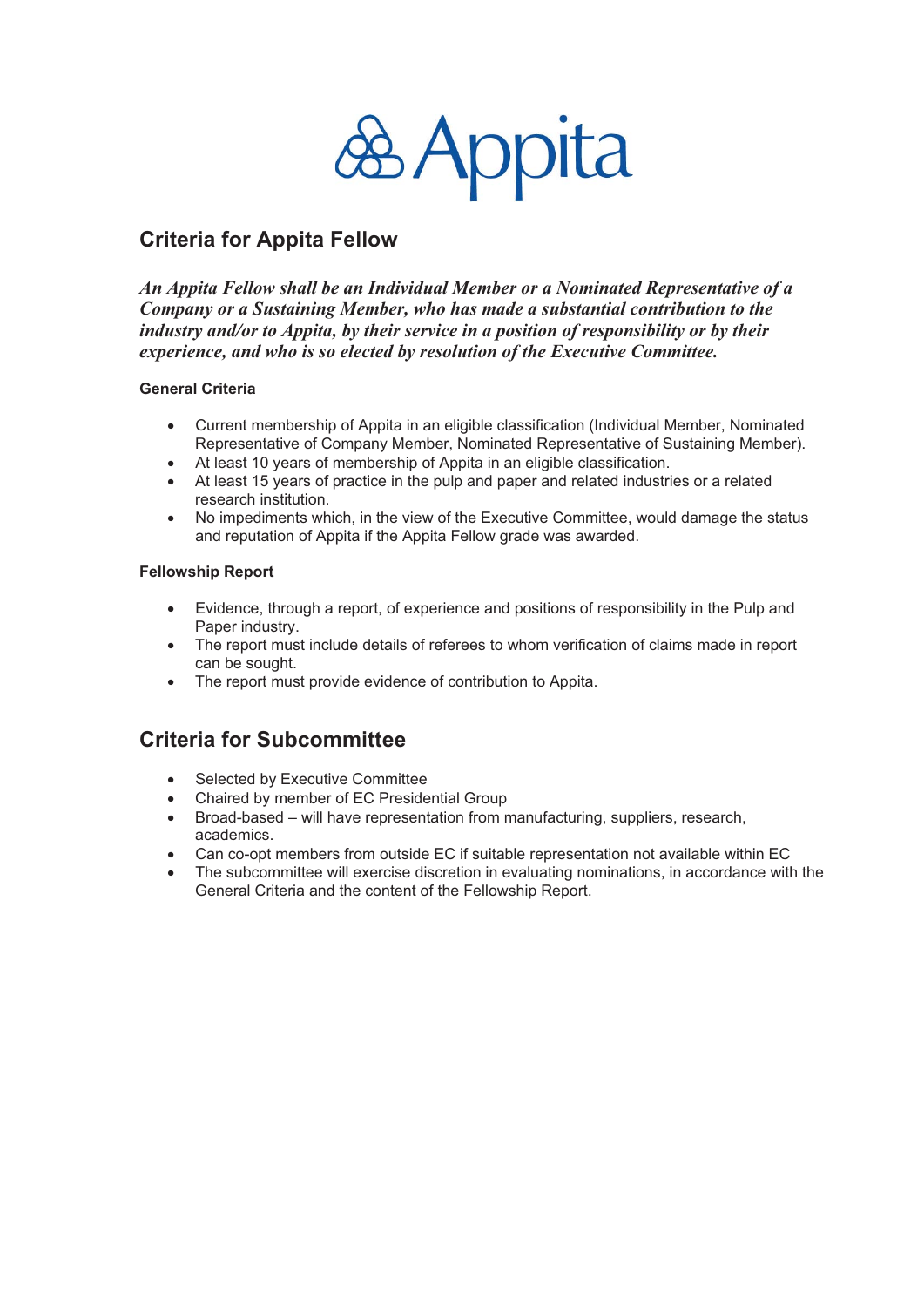### **Nomination for Appita Fellow**

| I am pleased to nominate | for election as an Appita Fellow |
|--------------------------|----------------------------------|
| Signed:                  |                                  |
| Name:                    | Appita Member Number:            |

Date:

### **Acceptance by Nominated Member**

I accept the nomination to be considered for election as an Appita Fellow. I believe that I am eligible for election under the criteria provided by Appita. I understand that if my eligibility is confirmed I will be requested to submit a Fellowship Report setting out my experience and providing evidence that I have held positions of responsibility in the Pulp and Paper industry. If required I will authorise referees to confirm details in my Fellowship Report. I acknowledge that the Executive Committee of Appita has the final decision on my election as an Appita Fellow. I agree that if I am elected as a Fellow the election will not take effect until formally announced by Appita and I will use my best endeavours to keep the election in confidence until that anouncement is made.

Signed:

Name: **Appita Member Number:** 

Date:

Please forward the completed form to the Appita Office:

Appita Suite 12 / 2 Enterprise Drive BUNDOORA VIC 3083 Australia

Phone: +61 3 9467 9722 Fax: +61 3 9467 9778 Email: admin@appita.com.au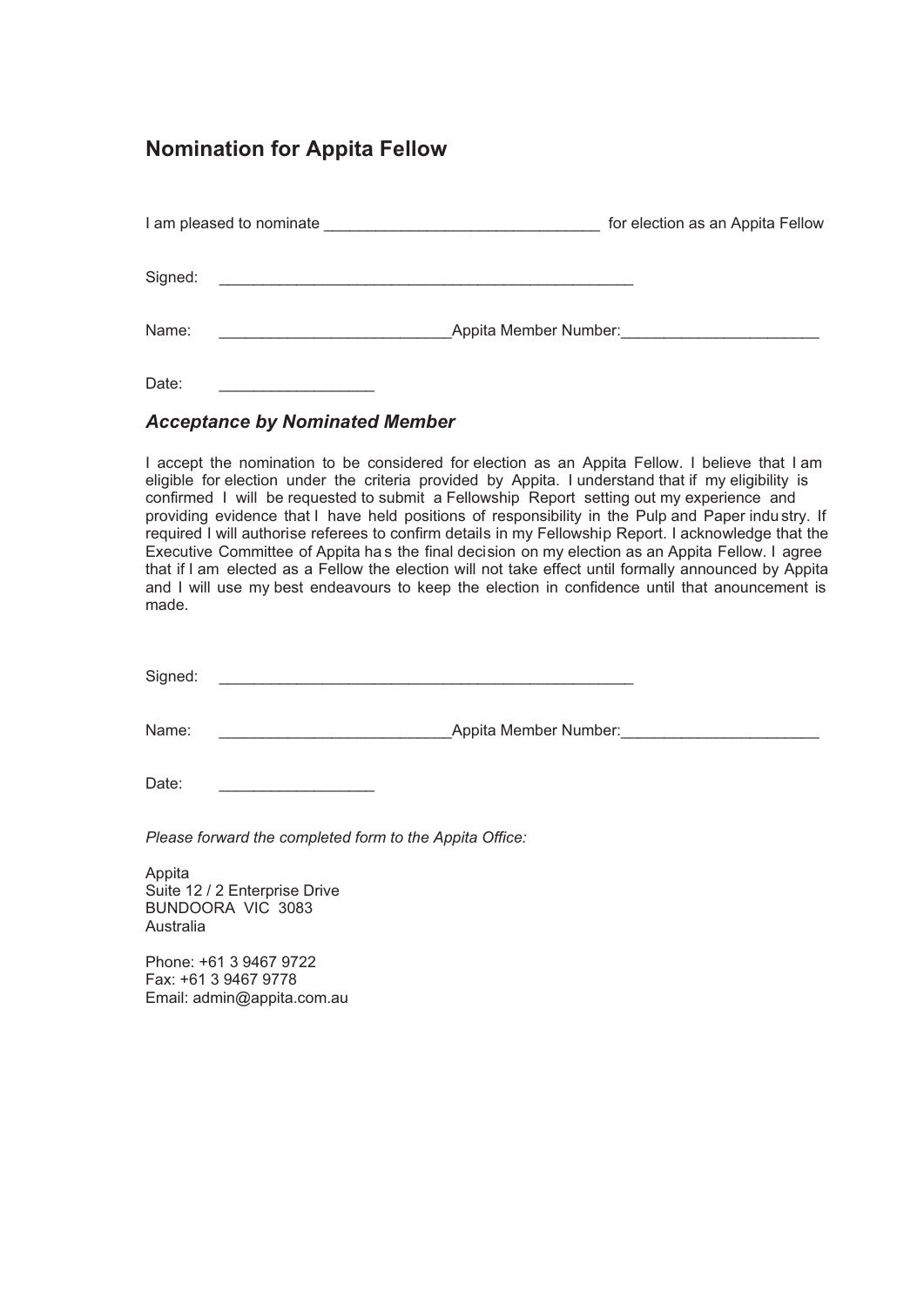# **Guidance for the Fellowship Report**

A written report of 2-4 pages is required. The purpose is to show evidence of qualifications, and breadth and depth of understanding of, and contribution to the Pulp and Paper industry, and to show experience and achievement in positions of responsibility.

The report should cover at least five topics including at least two from:

- a. Safety/environment
- b. Forestry/wood yard
- c. Pulping/bleaching
- d. Chemical recovery
- e. Recovered fibre processing
- f. Fibre preparation/papermaking
- g. Convertina
- h. Engineering (design and/or construction)

Other relevant topics might include:

- i. Commissioning
- j. Maintenance
- k. Materials selection
- I. Research
- m. Testing
- n. Logistics
- o. Project evaluation
- p. Technical marketing
- q. IT if specific to pulp and paper

Other topics may be used if required.

The report should also include a brief Curriculum vitae showing qualifications, positions held in the industry and main responsibilities in each position.

Significant contributions to the activities or operations of Appita should be summarised in a separate section.

Referees, preferably Appita members who are willing and able to verify the accuracy of the Report, must be named in the report. The Executive Committee of Appita may request you to provide additional references if required.